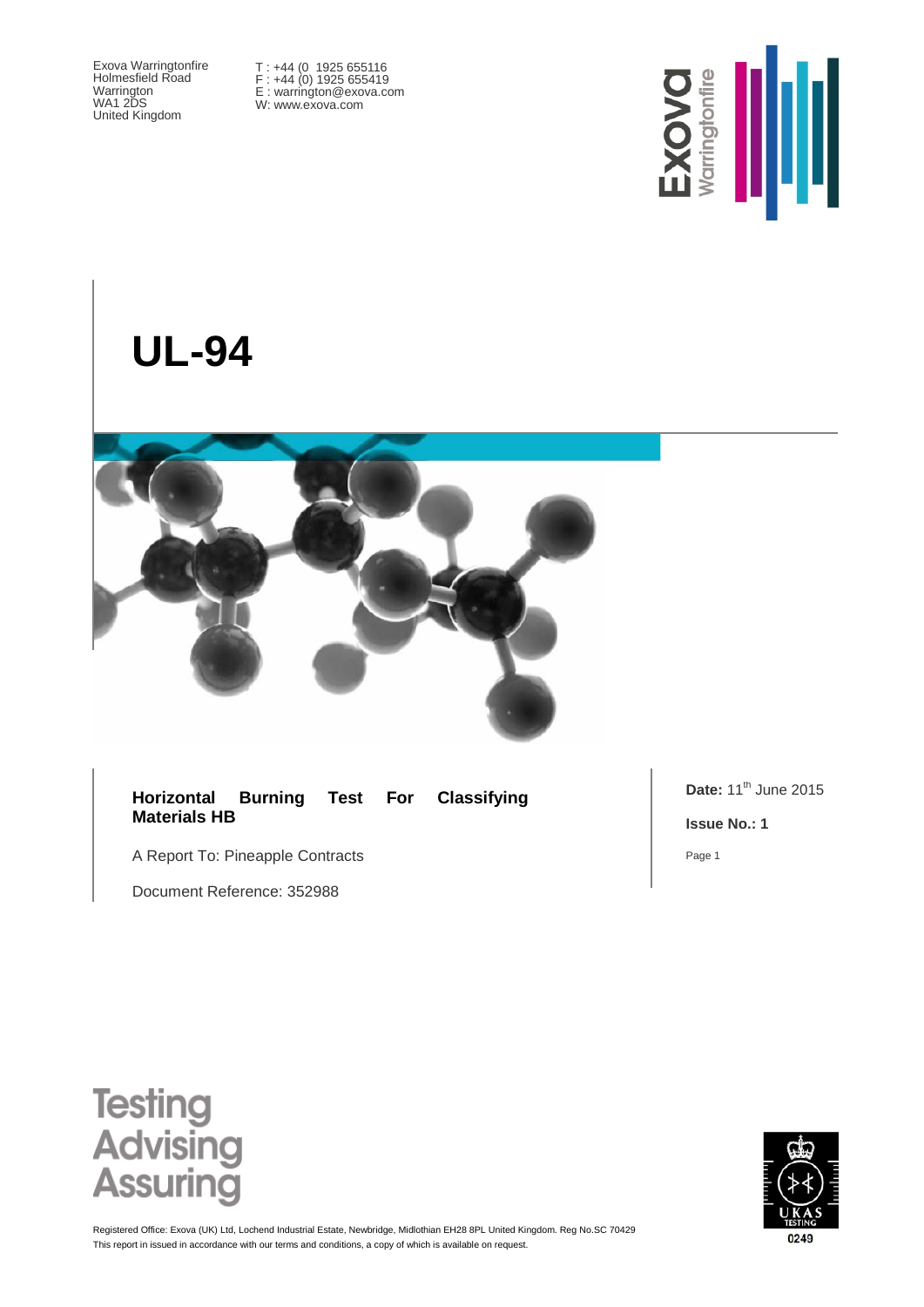

0249

### <span id="page-1-0"></span>**Executive Summary**

**Objective** To determine the performance of the following material when tested in accordance with Section 7 - "Horizontal Burning Test for Classifying materials HB" of UL94 -`Test for Flammability of Plastics Materials for Parts in Devices and Appliances'.

| <b>Generic Description</b>                                                           | <b>Product reference</b>                                                                                                                                                    | <b>Thickness</b> | <b>Density</b>            |  |  |
|--------------------------------------------------------------------------------------|-----------------------------------------------------------------------------------------------------------------------------------------------------------------------------|------------------|---------------------------|--|--|
| Polyethylene                                                                         | "Icorene <sup>®</sup> 3560"                                                                                                                                                 | 8.04mm*          | $0.935$ g/cm <sup>3</sup> |  |  |
|                                                                                      | *determined by Exova Warringtonfire                                                                                                                                         |                  |                           |  |  |
| Please see page 5 of this test report for the full description of the product tested |                                                                                                                                                                             |                  |                           |  |  |
| <b>Test Sponsor</b>                                                                  | Pineapple Contracts, Murray Road, Orpington, Kent, BR5 3QY                                                                                                                  |                  |                           |  |  |
| <b>Test Results:</b>                                                                 | When the test results are assessed using the test criteria specified in the<br>Standard, the material, when tested at a nominal thickness of 8mm, is<br>classified as "HB". |                  |                           |  |  |

**Date of Test** 8<sup>th</sup> June 2015

## <span id="page-1-1"></span>**Signatories**



\* For and on behalf of **Exova Warringtonfire**.

Report Issued: 11<sup>th</sup> June 2015

This version of the report has been produced from a .pdf format electronic file that has been provided by **Exova Warringtonfire** to the sponsor of the report and must only be reproduced in full. Extracts or abridgements of reports must not be published without permission of **Exova Warringtonfire**.

| Document No.: | 352988              | Page No.:          | 2 of 7                     | යු             |
|---------------|---------------------|--------------------|----------------------------|----------------|
| Author:       | C Jacques           | <b>Issue Date:</b> | 11 <sup>th</sup> June 2015 |                |
| Client:       | Pineapple Contracts | Issue No.:         |                            | <b>TESTING</b> |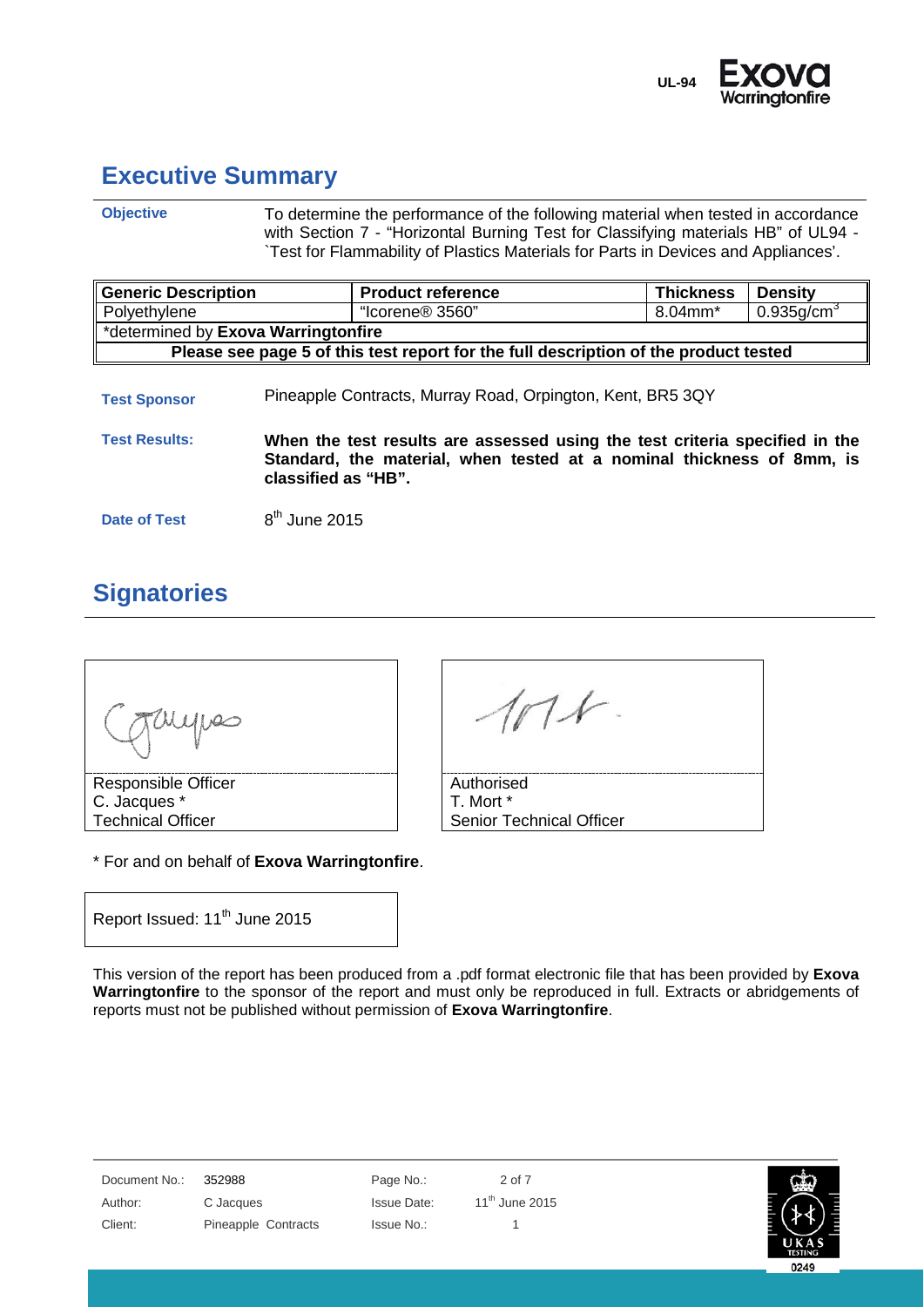

| <b>CONTENTS</b> | PAGE NO. |
|-----------------|----------|
|                 |          |
|                 |          |
|                 |          |
|                 |          |
|                 |          |
|                 |          |

352988 Document No.: Author: Client:

C Jacques Pineapple Contracts Page No.: Issue Date: Issue No.:

3 of 7 11<sup>th</sup> June 2015  $\mathbf{1}$ 

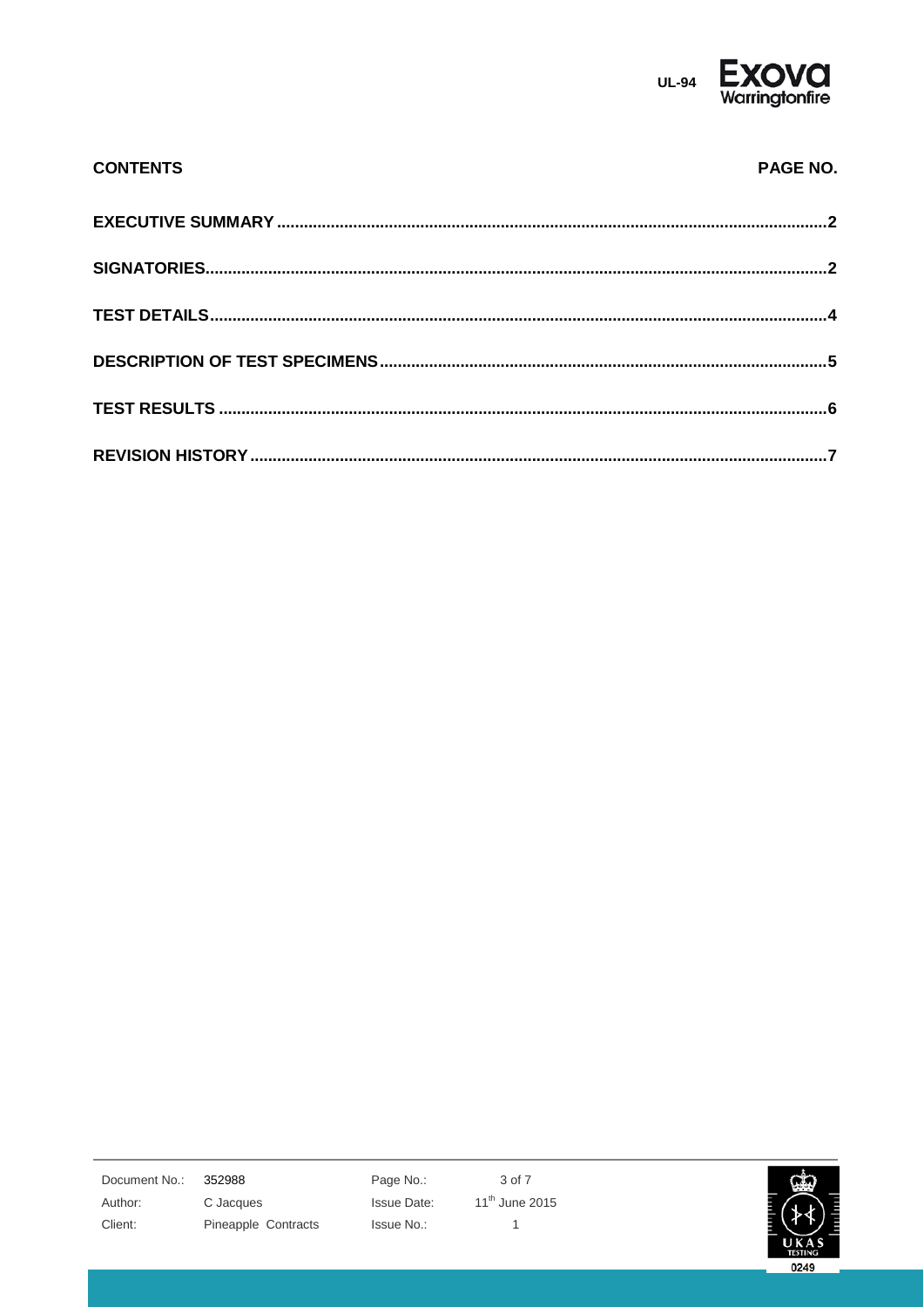

#### <span id="page-3-0"></span>**Test Details**

**specimens**

**Purpose of test** To determine the flammability of a plastics material when it is tested in accordance with the test procedure specified in Section 7 - "Horizontal Burning Test for Classifying materials HB" of UL94 - `Test for Flammability of Plastics Materials for Parts in Devices and Appliances'.

> Each specimen was tested in accordance with the test method specified in the Standard, the gas supplied to the Bunsen burner being methane. This report should be read in conjunction with Section 7 of UL94.

**Scope of test** The requirements of UL94 cover plastics materials and are intended to serve as a preliminary indication of their suitability with respect to flammability for a particular application. The requirements may be applied to other non-metallic materials, if found to be appropriate.

> The final acceptance of a material by the Underwriter's Laboratories Inc. is dependant upon its use in complete equipment which conforms with the Standards applicable to such equipment.

- **Fire test study group/EGOLF** Certain aspects of some fire test specifications are open to different interpretations. The Fire Test Study Group and EGOLF have identified a number of such areas and has agreed Resolutions which define common agreement of interpretations between fire test laboratories which are members of the Groups. Where such Resolutions are applicable to this test they have been followed.
- **Instruction to test** The test was conducted on the 8<sup>th</sup> June 2015 at the request of Pinapple Contracts, the sponsor of the test.
- **Provision of test**  The specimens were supplied by the sponsor of the test. **Exova specimens Warringtonfire** was not involved in any selection or sampling procedure.
- **Conditioning** of The specimens were received on the  $4<sup>th</sup>$  June 2015.

Three specimens were conditioned for at least 48 hours at a temperature of 23  $\pm$  2°C and a relative humidity of 50  $\pm$  5% prior to testing.

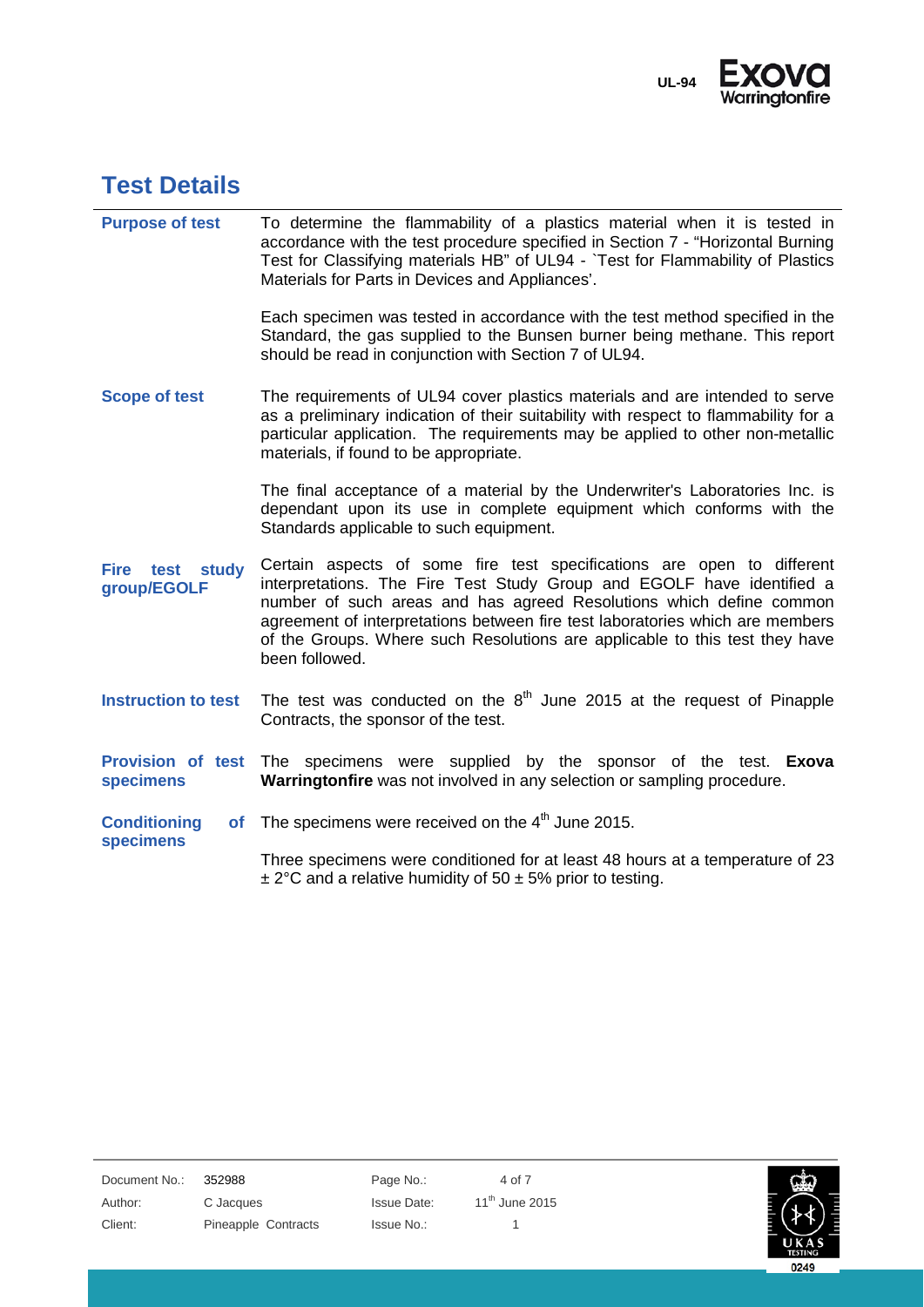

## <span id="page-4-0"></span>**Description of Test Specimens**

The description of the specimens given below has been prepared from information provided by the sponsor of the test. All values quoted are nominal, unless tolerances are given.

| Generic type                               | Polyethylene                                               |
|--------------------------------------------|------------------------------------------------------------|
| Product reference                          | "Icorene® 3560"                                            |
| Name of manufacturer                       | <b>See Note 1 Below</b>                                    |
| Thickness                                  | 8.04mm (determined by Exova Warringtonfire)                |
| Density                                    | 0.935g/cm <sup>3</sup> (stated by sponsor)                 |
|                                            | 1.54g/cm <sup>3</sup> (determined by Exova Warringtonfire) |
| Colour reference                           | "Orange" (Observed by Exova Warringtonfire)                |
| Flame retardant details                    | <b>See Note 2 Below</b>                                    |
| Brief description of manufacturing process | <b>See Note 2 Below</b>                                    |

**Note 1: The sponsor of the test has provided this information but at the specific request of the sponsor, these details have been omitted from the report and are instead held on the confidential file relating to this investigation.**

**Note 2: The sponsor was unable to provide this information.**

Document No.: 352988 Page No.: 5 of 7 Author: C Jacques C Sacces Issue Date: 11<sup>th</sup> June 2015

Client: Pineapple Contracts Issue No.: 1

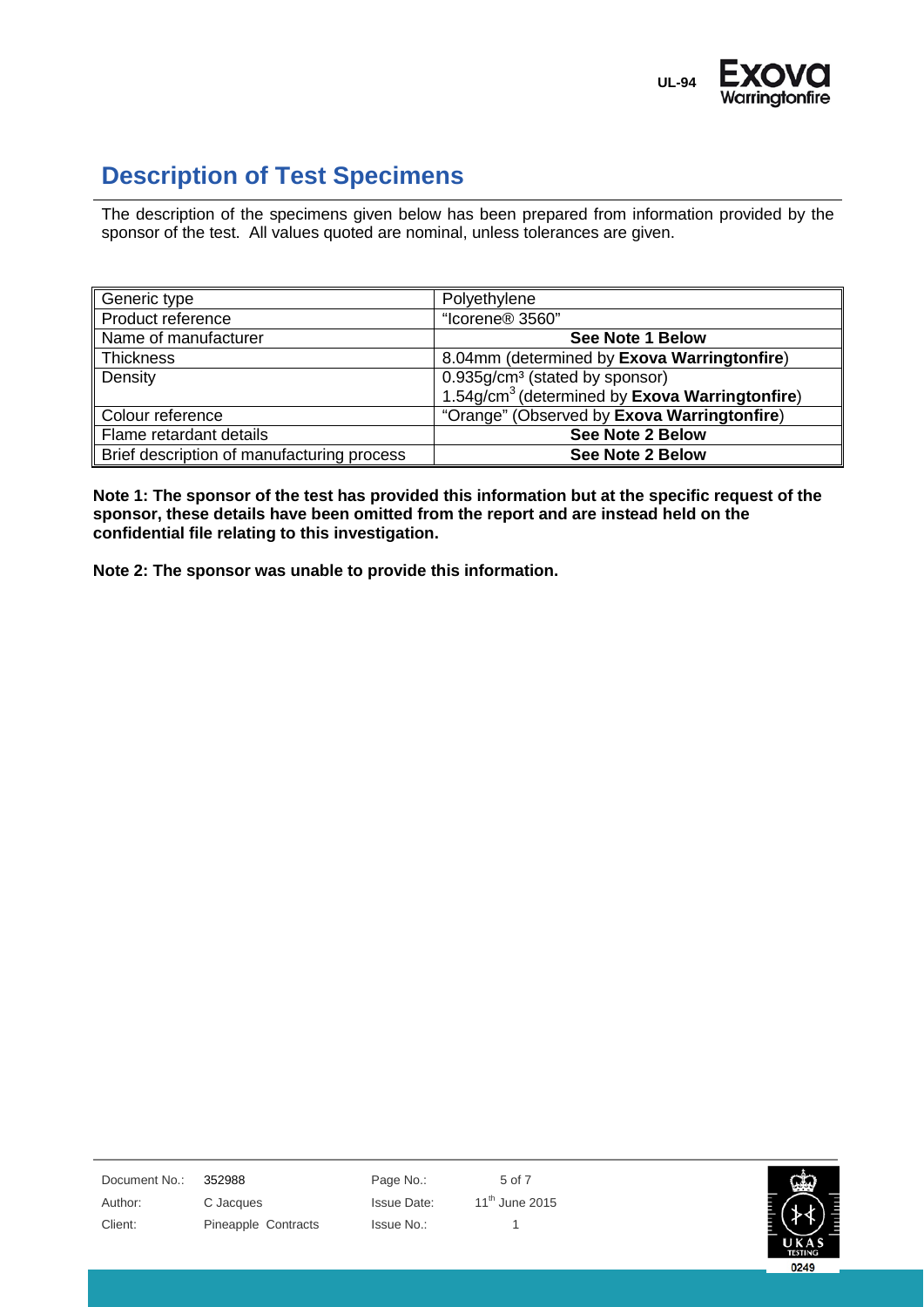

#### <span id="page-5-0"></span>**Test Results**

#### **Results** The following results were obtained for each of the specimens tested.

|                    | Time for flame<br>Time for flame         |                                           | If 100mm mark not reached                 |                                                         |                                    |
|--------------------|------------------------------------------|-------------------------------------------|-------------------------------------------|---------------------------------------------------------|------------------------------------|
| Specimen<br>Number | front to reach<br>25mm mark<br>(Seconds) | front to reach<br>100mm mark<br>(Seconds) | Time for flaming<br>to cease<br>(Seconds) | <b>Distance Flame</b><br>reached from<br>test edge (mm) | <b>Burning Rate</b><br>(mm/minute) |
|                    | 121                                      | 499                                       | Not Applicable                            | Not Applicable                                          | 11.90                              |
| 2                  | 104                                      | 384                                       | Not Applicable                            | Not Applicable                                          | 16.07                              |
| 3                  | 116                                      | 630                                       | Not Applicable                            | Not Applicable                                          | 8.75                               |

**Conclusion** UL94 states that a material classed HB shall:

- (a) Not have a burning rate exceeding 40mm per minute over a 75mm span for specimens having a thickness of 3.0-13.0mm, or
- (b) Not have a burning rate exceeding 75mm per minute over a 75mm span for specimens having a thickness less than 3.0mm, or
- (c) Cease to burn before the 100mm reference mark.

#### **When the test results are assessed using the test criteria specified in the Standard, the material, when tested at a nominal thickness of 8mm, is classified as "HB".**

**Applicability of test results** The test results relate only to the behaviour of the test specimens of the product under the particular conditions of test; they are not intended to be the sole criterion for assessing the potential fire hazard of the product in use.

> The test results relate only to the specimens of the product in the form in which they were tested. Small differences in the composition or thickness of the product may significantly affect the performance during the test and may therefore invalidate the test results. Care should be taken to ensure that any product which is supplied or used is fully represented by the specimens which were tested.

**Validity** The specification and interpretation of fire test methods are the subject of ongoing development and refinement. Changes in associated legislation may also occur. For these reasons it is recommended that the relevance of test reports over five years old should be considered by the user. The laboratory that issued the report will be able to offer, on behalf of the legal owner, a review of the procedures adopted for a particular test to ensure that they are consistent with current practices, and if required may endorse the test report.

> This report may only be reproduced in full. Extracts or abridgements shall not be published without permission of **Exova Warringtonfire**.

| Document No.: | 352988              | Page No.:   | 6 of 7              |
|---------------|---------------------|-------------|---------------------|
| Author:       | C Jacques           | Issue Date: | $11^{th}$ June 2015 |
| Client:       | Pineapple Contracts | Issue No.:  |                     |